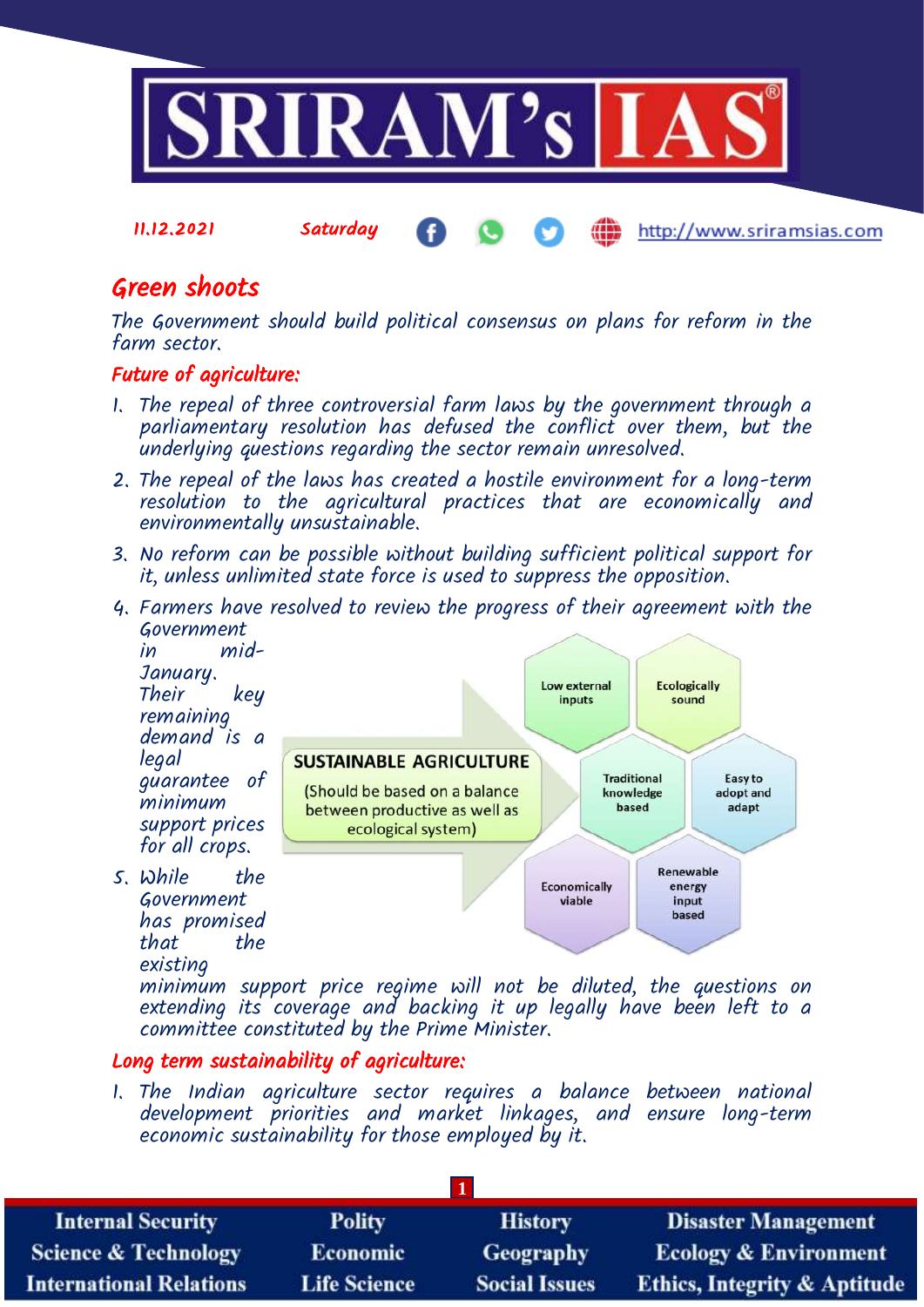

#### 11.12.2021 Saturday http://www.sriramsias.com

- 2. Wider coverage of minimum support prices could encourage farmers in Punjab and Haryana to switch from irrigation intensive, and expensive rice to a diverse crop pattern without compromising on the food staple.
- 3. Water abundant areas could adopt appropriate crops. To achieve an ecologically appropriate geographical spread of crops, the existing regional disparity in the sector needs to be addressed, by giving more state attention to regions and crops that are now in a shadow.
- 4. Enhancing agriculture incomes is a shared objective of all political parties, and it is most unfortunate that they are unable to put their heads together to achieve this.
- 5. The calm achieved by rightly repealing the three laws should be wisely used by the Centre to build a political consensus on the country's agriculture sector.



# CASE STUDY: Agri Emissions

**2 Internal Security Polity History Disaster Management Science & Technology** Economic Geography **Ecology & Environment Life Science International Relations Social Issues Ethics, Integrity & Aptitude**